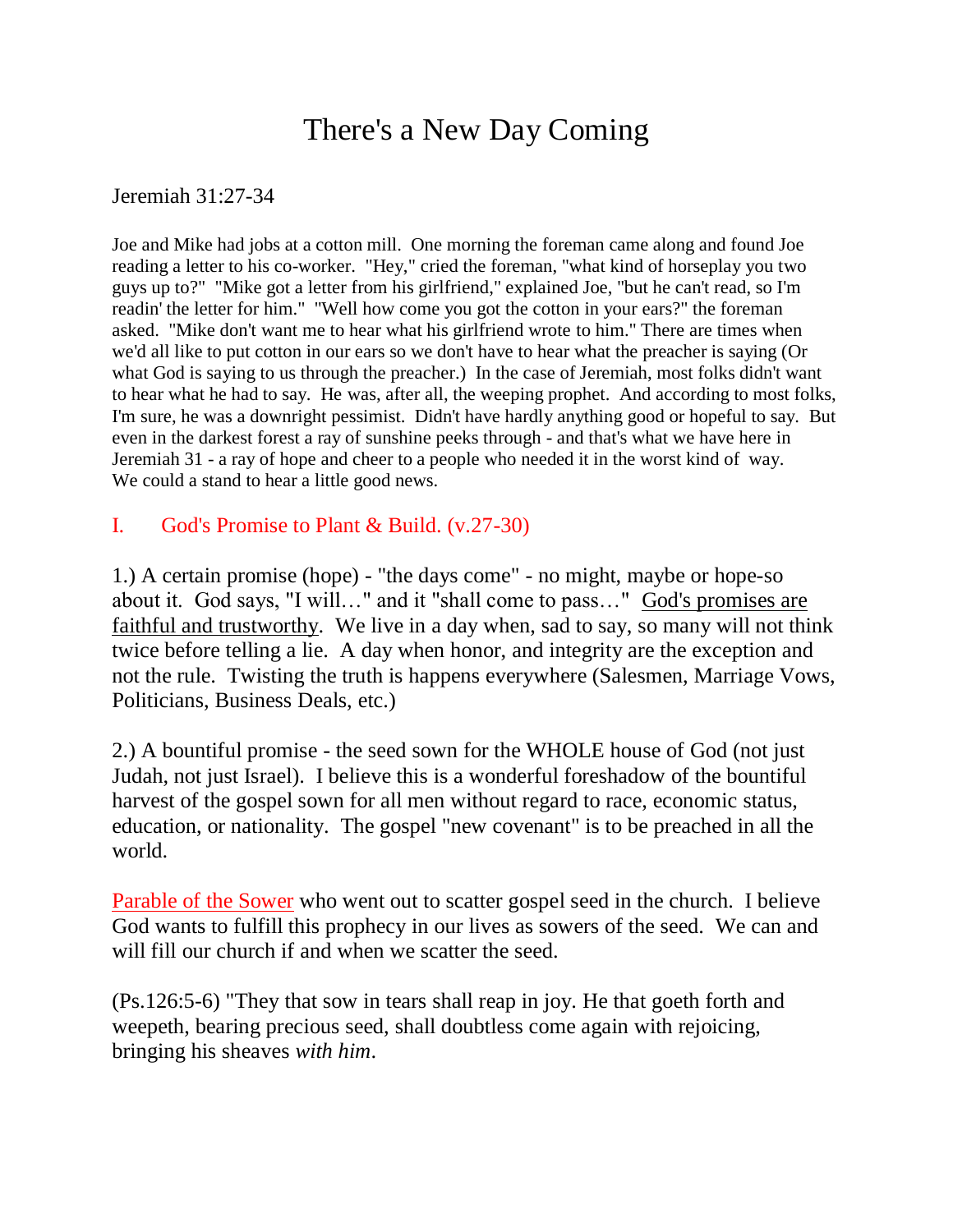3.) A gracious/merciful promise - (v.28) God declares his sovereignty and providence in watching over the punishment of sin. "plucking up, breaking down, throwing down, destroying and afflicting." This is what man's sin and disobedience deserves. "The wages of sin is death." However, note the goodness and grace of God! A day of mercy, grace and kindness is coming that He will bring. He will oversee the re-building and the re-planting.

We can be sure that sin, rebellion and disobedience is met with punishment and chastening - so too, through Jesus Christ we can find forgiveness, cleansing, healing and re-building. He is truly the God of a second-chance!

4.) A "fairness" promise - (v.29-30)

Here you had children born to those God punished - reaping the "rewards" of their parents' waywardness.

True - it is a fact of life that sin does have consequences and those consequences often spill over onto others. Children are born in captivity who were not even around during the time when Israel rebelled against God.

They were beginning to say, "Hey, this isn't fair."

Now, it is a true saying that the sins of the fathers are visited on the children sometimes to the 3rd and 4th generation. (Ex.34:7) Some sad but true examples can be seen today: Children of Abusers often grow up to become abusers. Children of Alcoholics often grow up to abuse drugs and alcohol. Debt & Poverty often pass from one generation to the next.

Can the cycles be broken? Absolutely! With God all things are possible!

Here in our text, God is pointing out a principle of justice and equity when he says that just because the parents eat sour grapes, the children don't have to have a sour taste in their mouths. Every individual is personally accountable to God for his actions and HIS ALONE. (v.30) This is only fair. This is right. There is no guilt by association. No inherited guilt.

## II. God's Promise of a New Covenant (31-34)

In Hebrews 8:8-13 we find this very prophecy of Jeremiah quoted as being fulfilled in the New Testament or New Covenant of Jesus Christ. While some scholars maintain that there are aspects of this prophecy yet to be